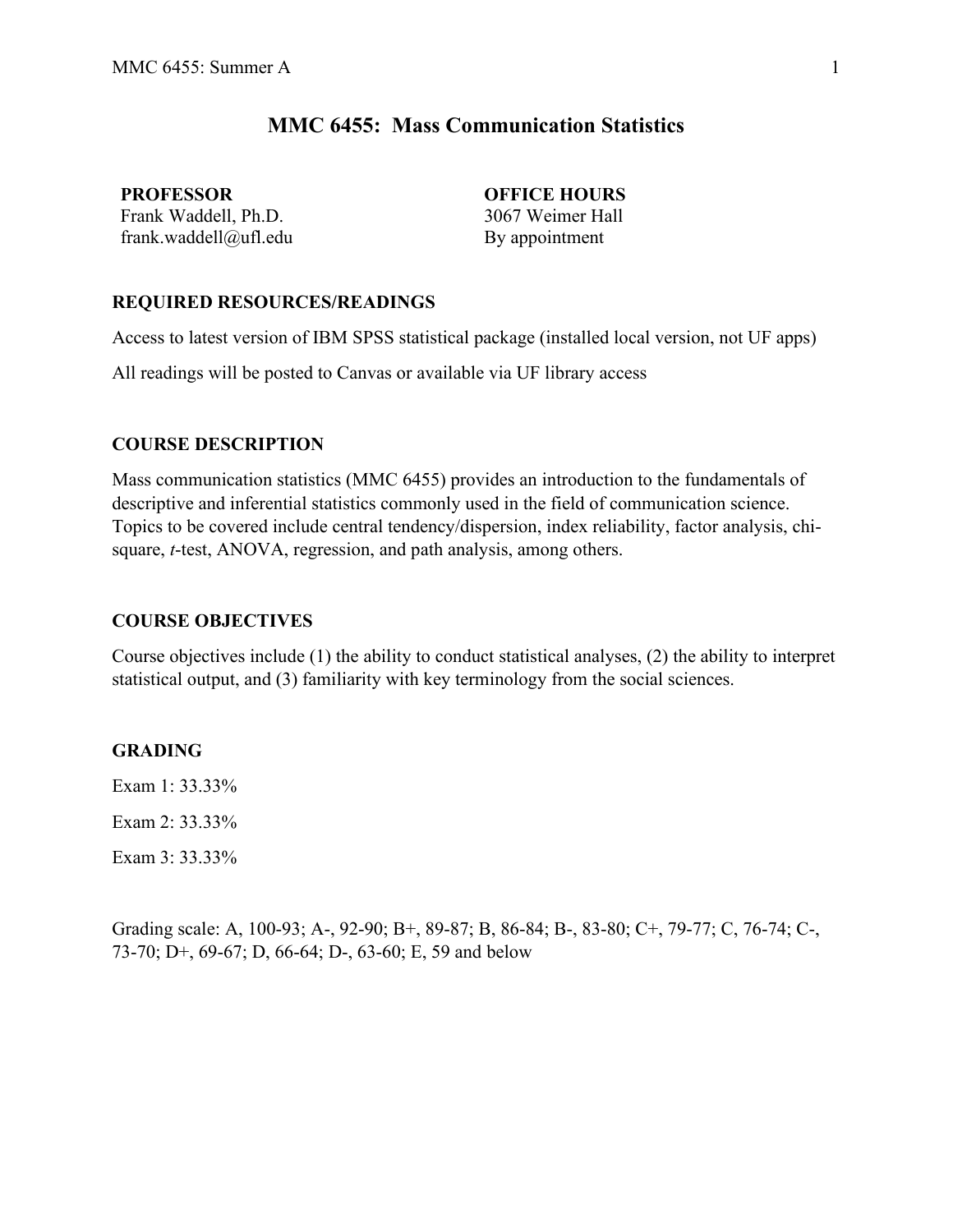### **ASSIGNMENTS**

**Exams:** Three exams will be conducted, each worth 30% of your final grade. Exams will be open-note but expected to be completed individually without the help of others. Each exam will be short answer and require analysis of data using the IBM SPSS statistical package. Exams will not be cumulative, but do assume incremental knowledge of statistical concepts introduced throughout the course. Optional practice problems will be posted weekly to assist with exam preparation; answers can be submitted via email for feedback.

#### **LATE WORK POLICY**

One letter grade (-10 points) will be deducted per day for work submitted past the assignment's deadline. If an exam is missed, official documentation must be provided for the absence, with a makeup test scheduled within one week of the original examination. If students anticipate that they will be unable to meet a deadline due to university documented issues (e.g., health condition, death in family), please contact me as soon as possible to arrange an extension. In general, I am quite willing to work with students when issues arise that prevent you from submitting work on time.

### **HONOR CODE POLICY**

This class strictly adheres to the UF honor code. Any prohibited behavior such as plagiarism, data fabrication, or cheating will result in a failing grade for the assignment in question and referral to the honor court, who may administer additional penalties such as a failing grade for the course or dismissal from the college. More information about the university honor code is available online at the following link: [https://www.dso.ufl.edu/sccr/process/student-conduct](https://www.dso.ufl.edu/sccr/process/student-conduct-honor-code/)[honor-code/](https://www.dso.ufl.edu/sccr/process/student-conduct-honor-code/)

#### **STUDENTS REQUIRING ACCOMODATIONS**

Students with disabilities requesting accommodations should first register with the Disability Resource Center (352-392-8565, **www.dso.ufl.edu/drc/)** by providing appropriate documentation. Once registered, students will receive an accommodation letter which must be presented to the instructor when requesting accommodation. Students with disabilities should follow this procedure as early as possible in the semester.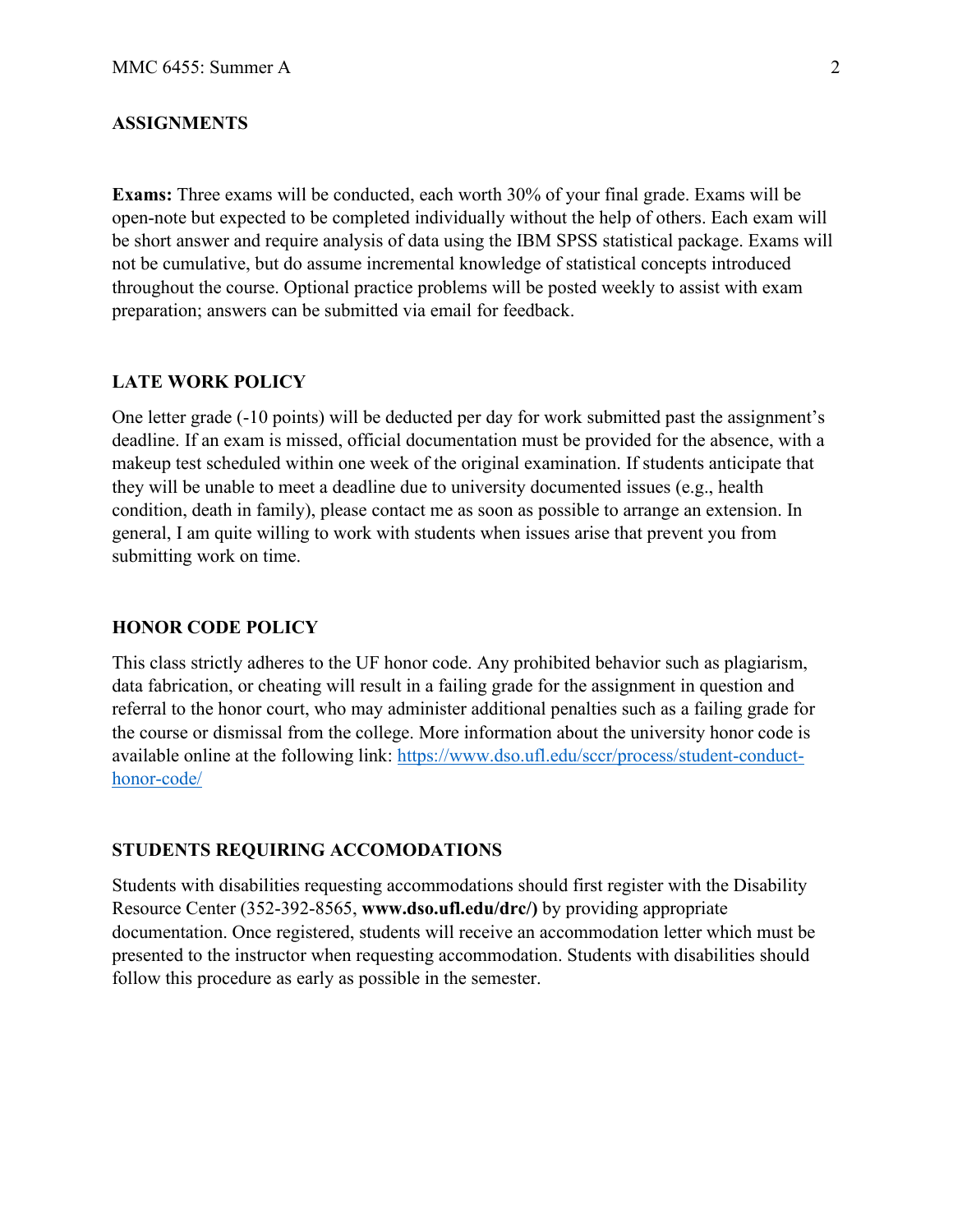# **COUNSELING AND WELLNESS**

Contact information for the Counseling and Wellness Center: http://www.counseling.ufl.edu/cwc/Default.aspx, 392-1575; and the University Police Department: 392-1111 or 9-1-1 for emergencies.

### **COURSE EVALUATION**

Students are expected to provide feedback on the quality of instruction in this course by completing online evaluations at https://evaluations.ufl.edu. Evaluations are typically open during the last two or three weeks of the semester, but students will be given specific times when they are open. Summary results of these assessments are available to students at [https://evaluations.ufl.edu/results/.](https://evaluations.ufl.edu/results/)

#### **DIVERSITY STATEMENT**

The University of Florida's College of Journalism and Communications Department of Journalism embraces a commitment toward an intellectual community enriched and enhanced by diversity along a number of dimensions, including race, ethnicity and national origins, gender and gender identity, sexuality, class and religion. We expect each of our graduate courses to help foster an understanding of the diversity of peoples and cultures and of the significance and impact of mass communications in a global society.

### **CORONAVIRUS, DIGITAL LEARNING, AND PRIVACY**

This course is asynchronous, 100% online, and entirely pre-recorded. We will not meet via Zoom during the semester, nor will we meet in person. Office hours are also held online or by phone. Any email correspondence between student and instructor will not be shared with other classmates (but is subject to Florida Sunshine Laws). You are welcome to save files from this course and use them for your own reference in the future.